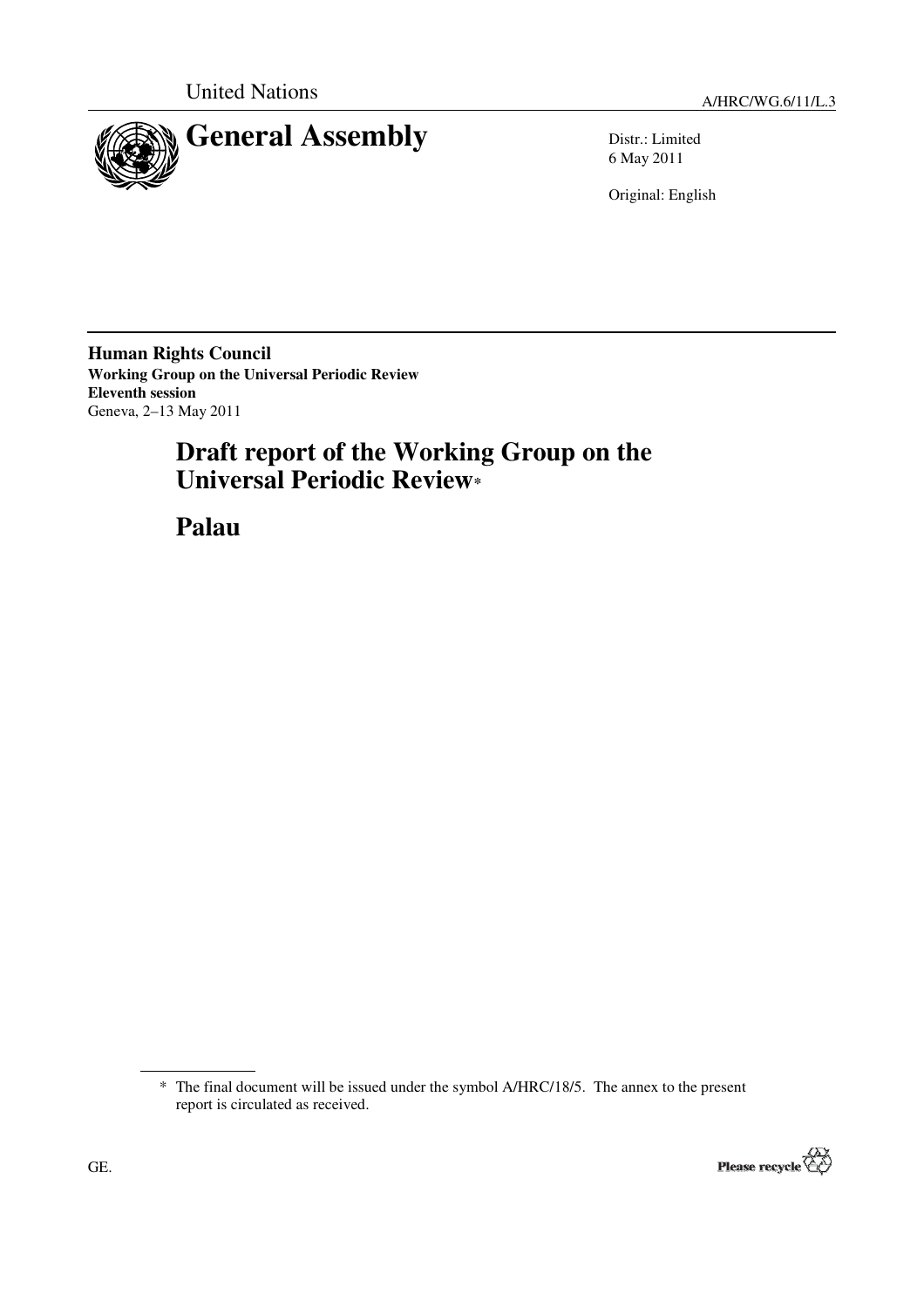#### **A/HRC/WG.6/11/L.3**

#### Contents

|       |           | Paragraphs | Page          |
|-------|-----------|------------|---------------|
|       |           | $1 - 4$    | 3             |
| I     |           | $5 - 59$   | 3             |
|       | Α.        | $5 - 21$   | $\mathcal{E}$ |
|       | <b>B.</b> | $22 - 59$  | 6             |
| II.   |           | $60 - 63$  | 11            |
| Ш.    |           | 64         | 18            |
| Annex |           |            |               |
|       |           |            | 19            |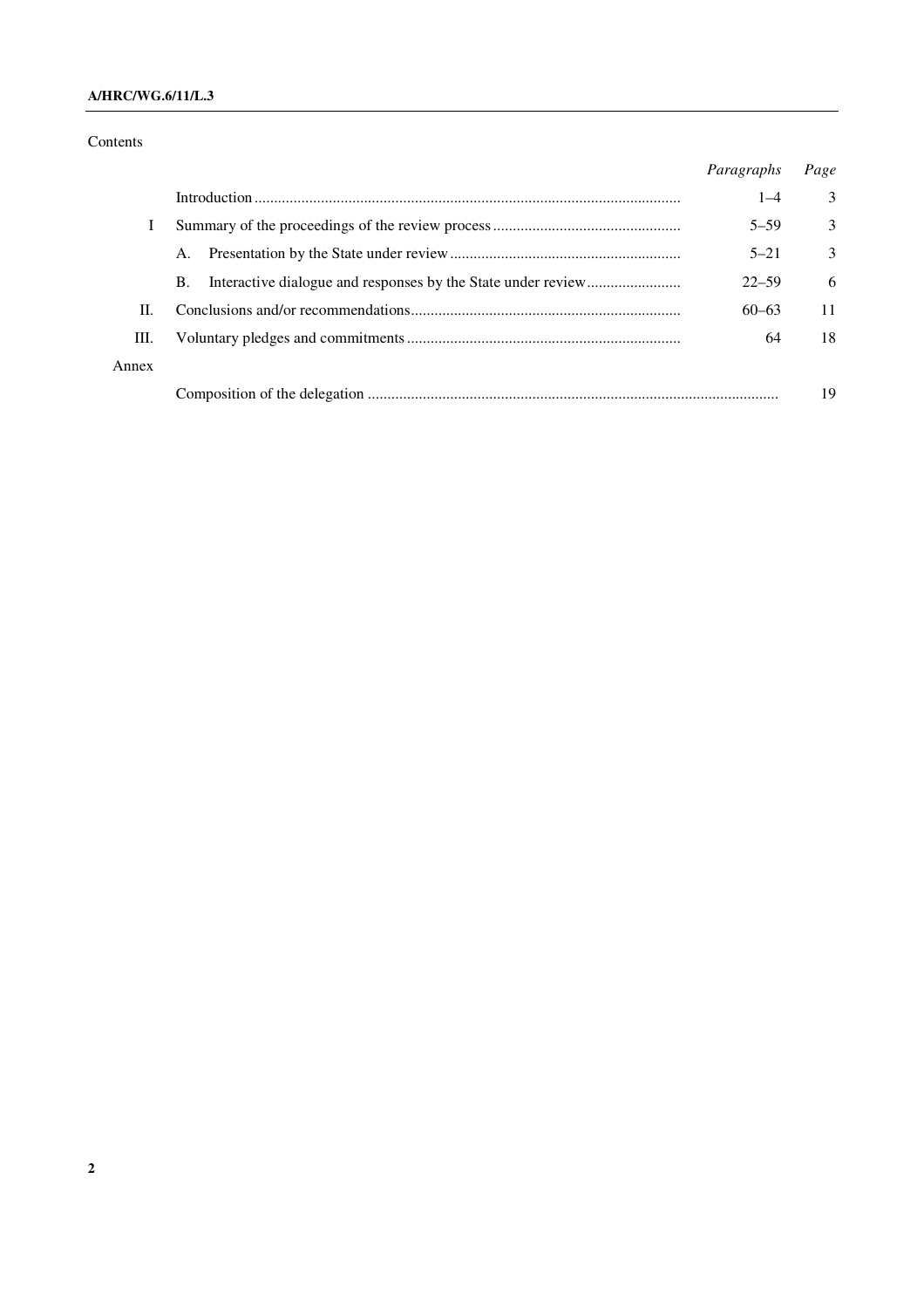## **Introduction**

1. The Working Group on the Universal Periodic Review (UPR), established in accordance with Human Rights Council resolution 5/1 of 18 June 2007, held its eleventh session from 2 to 13 May 2011. The review of Palau was held at the 3rd meeting on 3 May 2011. The delegation of Palau was headed by M. John C. Gibbons, Minister of Justice of Palau. At its 7th meeting held on 5 May 2011, the Working Group adopted the report on Palau.

2. On 21 June 2010, the Human Rights Council selected the following group of rapporteurs (troika) to facilitate the review of Palau: Ecuador, Moldova, and Senegal.

3. In accordance with paragraph 15 of the annex to resolution 5/1, the following documents were issued for the review of Palau:

 (a) A national report submitted/written presentation made in accordance with paragraph 15 (a) (A/HRC/WG.6/11/PLW/1);

 (b) A compilation prepared by OHCHR in accordance with paragraph 15 (b) (A/HRC/WG.6/11/PLW/2);

 (c) A summary prepared by OHCHR in accordance with paragraph 15 (c) (A/HRC/WG.6/11/PLW/3).

4. A list of questions prepared in advance by Latvia, United Kingdom of Great Britain and Northern Ireland, Czech Republic, Slovenia and France was transmitted to Palau through the troika. These questions are available on the extranet of the UPR.

#### **I. Summary of the proceedings of the review process**

#### **A. Presentation by the State under review**

5. Palau expressed that it was truly committed to fulfilling its human rights obligations. Efforts in this regard had resulted in pending new legislations, policies and the creation of Task Force Committees to oversee and address its human rights commitments and obligations.

6. Palau indicated that it had only acceded to the Convention of the Rights of the Child, and that it intended to carefully examine the possibility of signing and acceding to other human rights covenants and protocols, including the Convention on the Elimination of All Forms of Discrimination against Women.

7. Palau mentioned the following challenges it faced: climate change and environmental degradation; lack of technical capacity to undertake and implement human rights issues domestically, including reporting to treaty bodies; lack of financial and funding capacity to fulfill human rights norms and obligations; lack of technical and financial assistance to undertake human right awareness and activities; disparity in social and economic well-being; alcohol and substance abuse; high mortality rate affected by noncommunicable diseases; limited access and opportunities of vulnerable groups and persons with disabilities; employment protection for local Palauan workers; domestic violence and human trafficking.

8. Palau highlighted that it strived to build its nation and progress sustainability while working to fulfill its regional and international obligations, including the protection of human rights.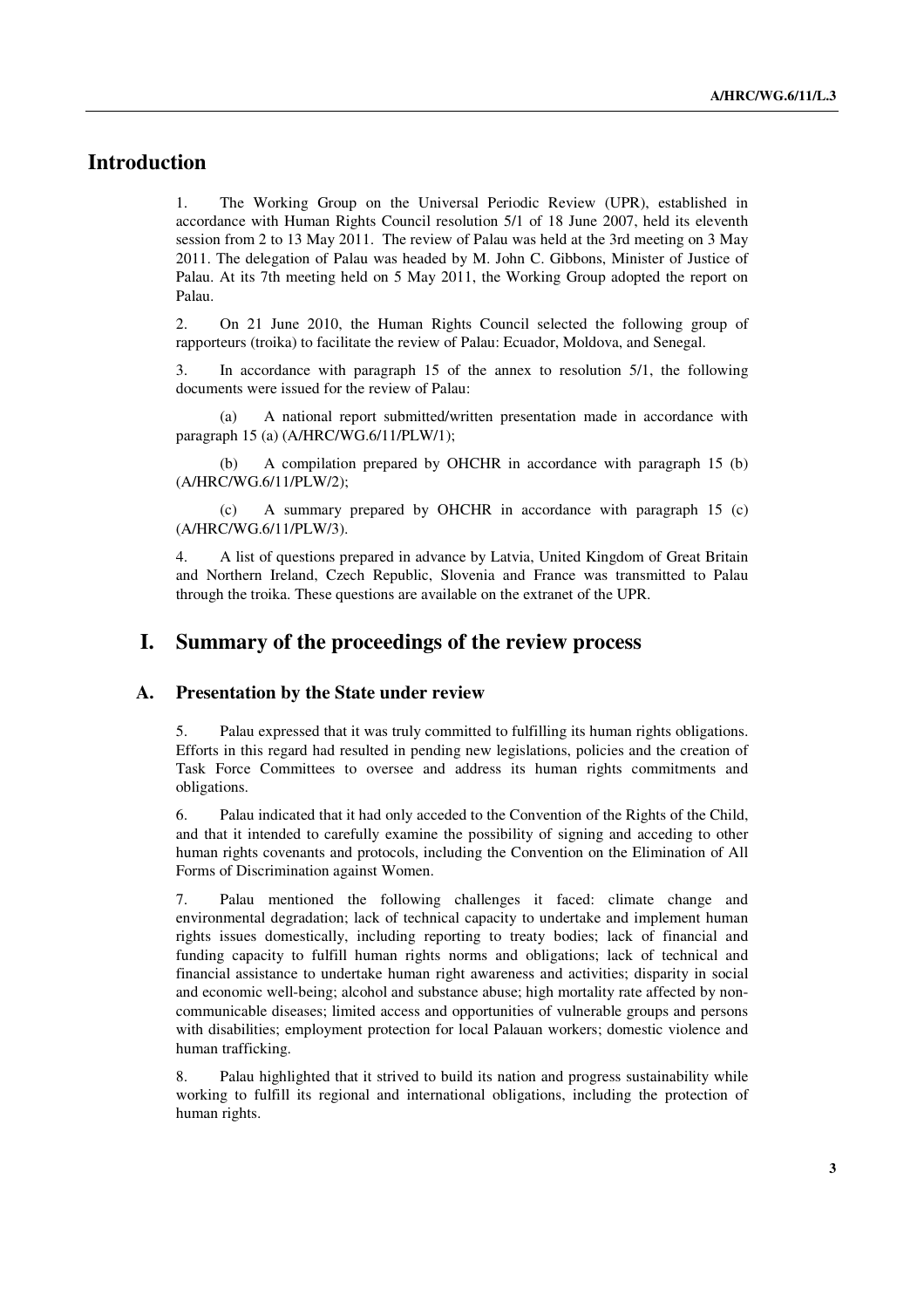9. Some examples of Palau's commitment to human rights include: the preparation of the national report in close consultation with civil society, consultations with Pacific Island Forum Secretariat and the Asia Pacific Forum on the possibility of establishing a National Human Rights Institution in compliance with Paris Principles, and public education and awareness-raising campaigns on human rights.

10. The President of the Republic had issued an executive order establishing a task force to investigate alleged human trafficking activities. Palau indicated that it had legislation addressing human trafficking but that challenges remained. In April 2011, the President of the Republic, while presenting his annual report to the Congress and the nation, reiterated Palau's commitment to combating human trafficking.

11. Palau had managed to deal with cases of asylum-seekers. It mentioned the cases of twelve asylum-seekers which were accommodated in Palau and which were subsequently resettled in third countries.

12. Palau indicated that climate change was a priority human rights issue. 2010 was declared the year of "Green Revolution" by President Johnson Toribiong. Palau is part of the Green Energy Micronesia, a regional initiative to convert 20 per cent of fossil fuel dependency to renewable energy. President Toribiong had also declared Palau as the first "Shark Sanctuary" of the World. This declaration was further strengthened to include all marine mammals.

13. Palau pledged to extend an open standing invitation to Special Procedures mandate holders.

14. Palau appealed to the international community to assist the country in striving to improve human rights.

15. Palau introduced its national report. It referred to the paragraphs of the latter which relate to Palau's geographical situation, languages spoken, religions practiced by the population, the system of government, the composition of the population, the percentage of population living under poverty line, the status of consultations for the establishment of a National Human Rights Institution and the rights enshrined in its Constitution.

16. Palau then referred to the paragraphs of its national report related to the following issues: human trafficking and people smuggling, statelessness, domestic violence, disabilities, children, education, youth, poverty, HIV/AIDS, women, foreign and local workers, food security, and culture.

17. Regarding each of the above-mentioned issues, Palau referred to the relevant paragraphs of its national report identifying laws adopted, policies being implemented, and existing challenges.

18. Palau mentioned the following legislation, initiatives and policies adopted and undertaken to address these human rights issues:

- On domestic violence: the Palau Family Protection Bill pending to be adopted; joint efforts undertaken by the Ministry of Health, the Ministry of Education, the Ministry of Justice and community stakeholders to address domestic violence; and the establishment of the office of the Victims of Crimes Assistance;
- On disability: the draft national policy on disabled people; national laws which protect the needs of people with disabilities, initiatives taken to provide educational and vocational training, as well as health initiatives;
- On children: several laws adopted to protect the rights of the child, and three governmental offices established to intervene in cases of child abuse and neglect;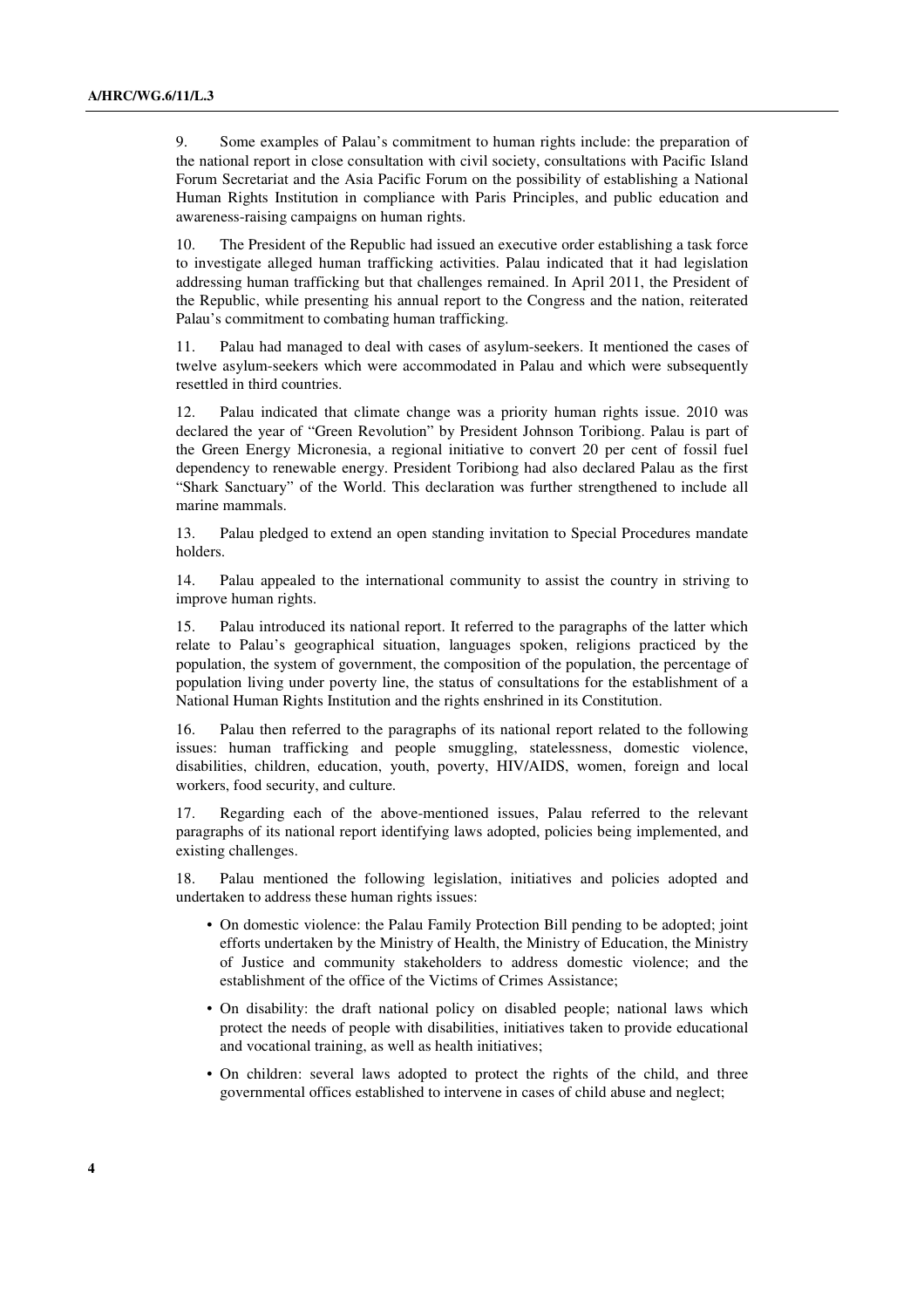- On education: the constitution provides for compulsory and free education; other policies include: the Education Master Plan, and the Health Master Plan;
- On youth: the Palau National Youth Policy has been adopted and is being implemented;
- On HIV/AIDS: confidential testing and referral are conducted at the Belau National Hospital; a clinic set up in Palau Community College provides free counseling, testing and referral; condoms have been massively distributed; and a youth peer mentor program was established in 2007;
- On women issues: Palauan women have progressed in the area of education and employment. Women make decisions on the selection of traditional chiefs and allocation of resources;
- On culture: Palau's Constitution recognizes and protects the role of Palau's cultures and traditions;
- On human trafficking: Palau has a specific an updated legislation on human trafficking;
- On environmental protection and climate change: Palau established the Protected Area Network to conserve its bio-diversity; through executive orders Palau has put in place mechanisms to deal with climate change issues;
- On Millennium Development Goals (MDGs): Palau expects to accomplish them by 2015.
- 19. Palau referred to the following challenges:
	- Lack of recognized recruiting agencies for foreign workers, which may expose them to become victims of human trafficking;
	- Children born of foreign parents adopted by Palauans cannot hold Palauan citizenship;
	- No law has been enacted which specifically addresses domestic violence;
	- The Victims of Crimes Assistance Office is understaffed;
	- There is no legislation that specifically addresses exploitation of children via sexually explicit videos, movies, photos, and electronic images;
	- Youth problems are mainly referred to unemployment, and substance and alcohol abuse:
	- 25 per cent of the population is below the national basic needs poverty line:
	- Domestic violence affecting specially women, lack of specific legislation relating to women's working conditions, sexual discrimination in the workplace and land and property ownership;
	- Food insecurity;
	- International assistance is required to combating multi-jurisdictional human trafficking cases.

20. Palau referred to its national priorities and commitments as reflected in its national report.

21. Palau also referred to its request for international technical assistance mentioned in paragraph 107 of its national report.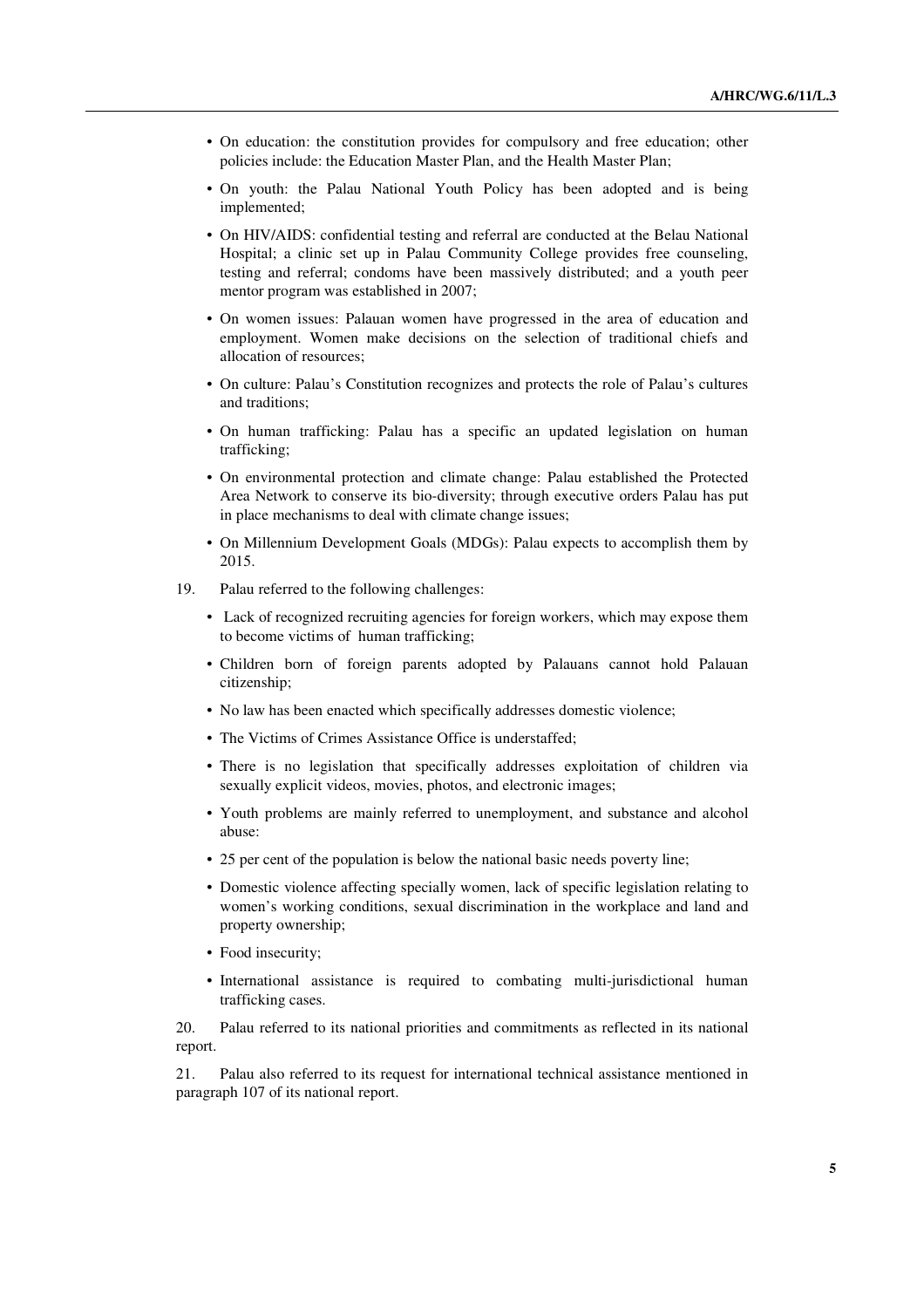#### **B. Interactive dialogue and responses by the State under review**

22. During the interactive dialogue 29 delegations made statements. Recommendations made during the dialogue are to be found in section II of the present report.

23. A number of delegations commended Palau for the presentation of its national report, the high quality and self-critical nature of the latter, the participation of civil society in its preparation, and Palau's participation and commitment in the UPR process despite the challenges it faced as a Small Island State. Some countries welcomed Palau's genuine efforts as one of the world's newest democracies to meet international human rights standards.

24. Algeria noted that Palau's free and fair elections, respect for the rule of law and functioning judiciary were encouraging, given that it gained independence just 16 years ago. Algeria noted that the Convention on the Rights of the Child was the only core international human rights instrument to which Palau was a party. It referred to the important areas of concern identified in Palau's report. Algeria made recommendations.

25. Canada commended Palau's commitment to democracy and respect for the rule of law. While noting that the Constitution guaranteed women's equality, it referred to the issues to be addressed to ensure equal treatment of women, which were identified in Palau's report. Canada acknowledged that there were concerns about domestic violence and discrimination and abuse of foreign workers. With a view to building on positive developments and taking into account issues identified, Canada made recommendations.

26. The Republic of Moldova noted Palau's ratification of the Convention on the Rights of the Child and the active role played in regional and international bodies which deal with children and social development. Moldova also noted the National Action Plan for Children and recalled some of the recommendations made by the Committee of the Rights of the Child on the implementation of such a Plan. Moldova also noted the consultations held on the creation of a National Human Rights Institution. The Republic of Moldova made recommendations.

27. Hungary noted with satisfaction that Palau had established a de jure moratorium on the death penalty as a step towards its abolition. Hungary commended Palau for its ratification of the Convention on the Rights of the Child, the establishment of three National Government agencies responsible for child abuse cases and for the National Plan of Action for Children. Hungary expressed concern about the legal discrimination against married women regarding rape and property, the problem of statelessness affecting children and the reported widespread mistreatment of foreign workers. Hungary encouraged Palau to cooperate more closely with special procedures and to consider becoming a party to the International Covenant on Economic Social and Cultural Rights, the International Covenant on Civil and Political Rights, the Convention against Torture and Other Cruel, Inhuman or Degrading Treatment or Punishment and the Convention on the Rights of Persons with Disabilities. Hungary made recommendations.

28. France referred to legislative measures to enhance Palau's international commitment to human rights. It asked for further information on progress made to establish a National Human Rights Institution in accordance with the Paris Principles. France noted that discrimination against women remained frequent in all areas. France welcomed Palau's support of the declaration made in the Human Rights Council for putting an end to violence and human rights violations based on sexual orientation and gender identity. However, it noted that article 2803 of the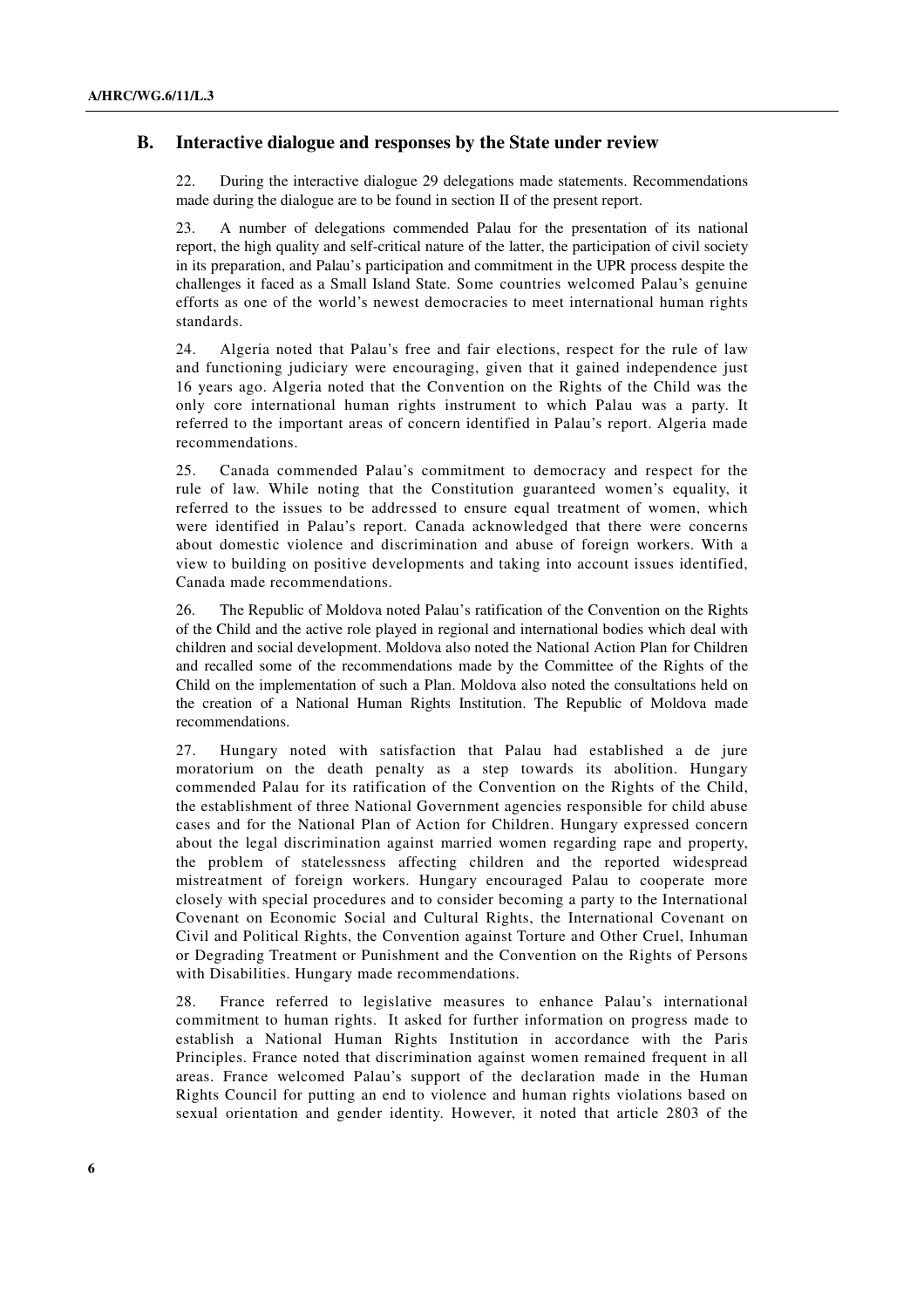Criminal Code continued to criminalise sexual relations between consenting adults of the same sex and provided for sentences of up to ten years in prison. France made recommendations.

29. Thailand was encouraged by Palau's progress in meeting several MDGs related to education, social equality, reduction of infant mortality and the fight against HIV/AIDS. Thailand shared the concerns expressed about child abuse including the absence of adequate labour laws protecting children from economic exploitation. Thailand hoped to see the strengthening of cooperation between Palau and regional and international agencies particularly to reinforce Palau's human rights institutions and its implementation and ratification of key human rights conventions. Thailand urged the Human Rights Council, OHCHR and other relevant agencies to provide greater assistance to Palau in facing the increasing threats from climate change and environmental degradation. Thailand expressed its willingness to cooperate with Palau in areas of mutual interest and made recommendations.

30. Cuba noted the challenges faced by Palau with regard to poverty, climate change and food security, which threatened the security and survival of its population. Cuba also mentioned Palau's commitment with respect to ensuring free and compulsory education, improving food security and moving towards the fulfilment of the MDGs. Cuba highlighted Palau's National Development Plan and the reduction of illiteracy and child mortality. Cuba underscored the inclusion in the Constitution of a warning regarding the danger of nuclear weapons. Cuba made recommendations.

31. Poland expressed its awareness of the challenges faced by Palau given the adverse effects of limited resources and threats posed by climate change. Poland encouraged Palau to continue its efforts aimed at strengthening the promotion and protection of human rights. Poland expressed concern about reports of the increasing number of children living and working in the street and the lack of awareness about domestic violence, ill-treatment and sexual abuse of children. Poland made recommendations.

32. Slovenia encouraged Palau to implement the Convention on the Elimination of All Forms of Discrimination against Women and other international instruments. Slovenia asked about Palau's intention to undertake concrete steps to translate into indigenous language the international human rights instruments. It also asked whether Palau was developing a strategy on human rights education.

33. Mexico recognised Palau's efforts to reduce child mortality and to prevent and eradicate trafficking in persons. Mexico asked Palau to provide more details on the technical assistance requested to ensure the effective implementation of the Convention on the Rights of the Child and to ratify other human rights instruments. Mexico also asked about the obstacles faced by the Palauan Legislative Power to ratify the CEDAW. Mexico made recommendations.

34. The United States of America commended Palau for its strong democracy, observance of human rights and support for women's rights. It expressed concern at the absence of explicit laws against domestic violence or legal protection for abused children and women. It also noted that Palau's laws do not provide for the granting of asylum or refugee status and there was no established system for providing protection to refugees. The United States encouraged Palau to make proactive efforts to identify trafficking victims and prosecute offenders. The United States made recommendations

35. Australia congratulated Palau on drafting a national policy and guidelines for protecting the rights of people with disabilities and for endorsing the Pacific Regional Strategy on Disability and encouraged the anchoring of such protections in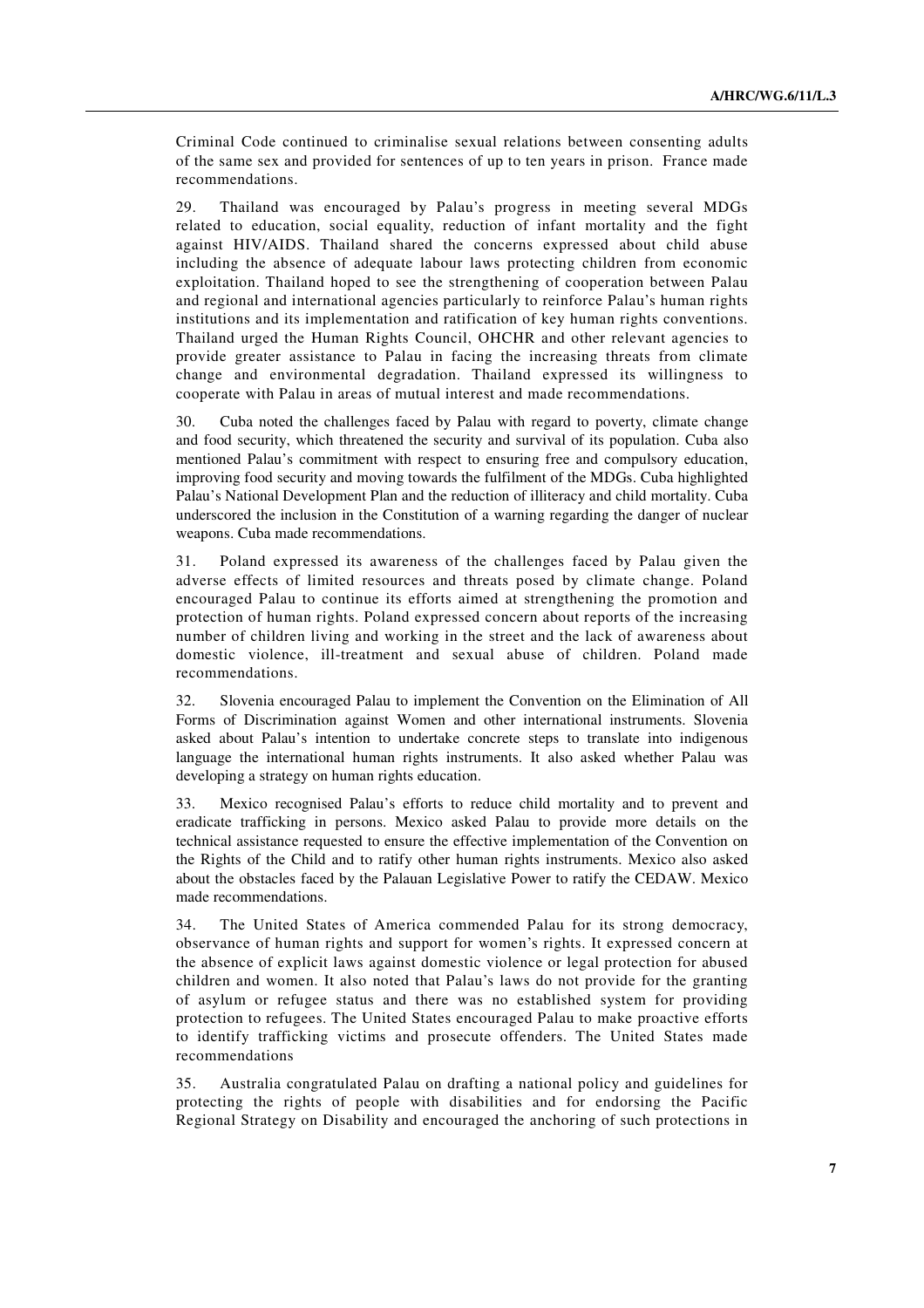legislation. Australia welcomed recent training and translation of CEDAW into the national language so that all Palauans can participate in the discussions on the ratification to the Convention. It remained concerned at continuing reports of violence against women and urged Palau to put in place legislation to protect women's rights and address domestic violence. Australia also noted the challenges faced by Palau in attaining development goals and was pleased to be working with Palau on inclusive approaches to these challenges. Australia made recommendations.

36. Argentina commended Palau's efforts to combat trafficking in persons. Argentina made recommendations.

37. Norway commended Palau for its commitment to international human rights and its related achievements. Norway noted the challenges facing Palau on the issue of trafficking. Norway also commended Palau for its support of the recent joint statement delivered in the Human Rights Council on ending acts of violence, criminal sanctions and related human rights violations based on sexual orientation and gender identity. However, it noted that Palau's Penal Code continued to criminalize sexual relations between consenting adults of the same sex and that Palau's legislation discriminated against women in the field of inheritance and did not criminalize rape within marriage Norway made recommendations.

38. Palau responded to the questions raised during the interactive dialogue. On the progress in the establishment of a National Human Rights Institution Palau indicated that it intended to hold wide national consultations at domestic level; on the translation of international human rights instruments into local languages, Palau explained that CEDAW had been translated into Palauan. Regarding the ratification of CEDAW, there were ongoing consultation processes. As the ratification of other international instruments, Palau requested international assistance for meeting its international commitments.

39. Spain encouraged Palau to continue its efforts to create a National Human Rights Institution and welcomed the holding of consultations in that regard. Spain acknowledged Palau's measures on combating sexual, gender and domestic violence as well as the ratification of the Convention on the Rights of the Child. Spain made recommendations.

40. The United Kingdom of Great Britain and Northern Ireland asked about the Government's plans to involve civil society in the follow-up process to the Universal Periodic Review. It welcomed Palau's acknowledgement of the problem of human trafficking and of efforts to tackle it. The United Kingdom hoped that Palau would review policies on foreign nationals to provide them with increased protection. It referred to the pending Family Protection Bill and expressed interest in receiving further information on the timetable for its implementation and regular updates on progress made. The United Kingdom acknowledged that Palau was one of world's smallest countries and that the scarcity of resources, including skilled human resources presented clear challenges in terms of building institutional and legal capacity for human rights. The United Kingdom made recommendations.

41. Brazil commended Palau for holding free and democratic elections, having an independent and functioning judicial system, and for voting in favour of the adoption of the GA resolution 62/149 on a moratorium on the death penalty. Brazil noted the National Plan of Action for Children and welcomed the announcement of the adoption of a domestic Violence Bill. Brazil was concerned about the corporal punishment reports; the situation of children living and working in the streets; the low legal age for criminal responsibility and the situation of migrant workers. Brazil made recommendations.

42. Morocco acknowledged Palau's progress on the implementation of the MDGs, the accession to the Convention on the Rights of the Child and the efforts made to guarantee a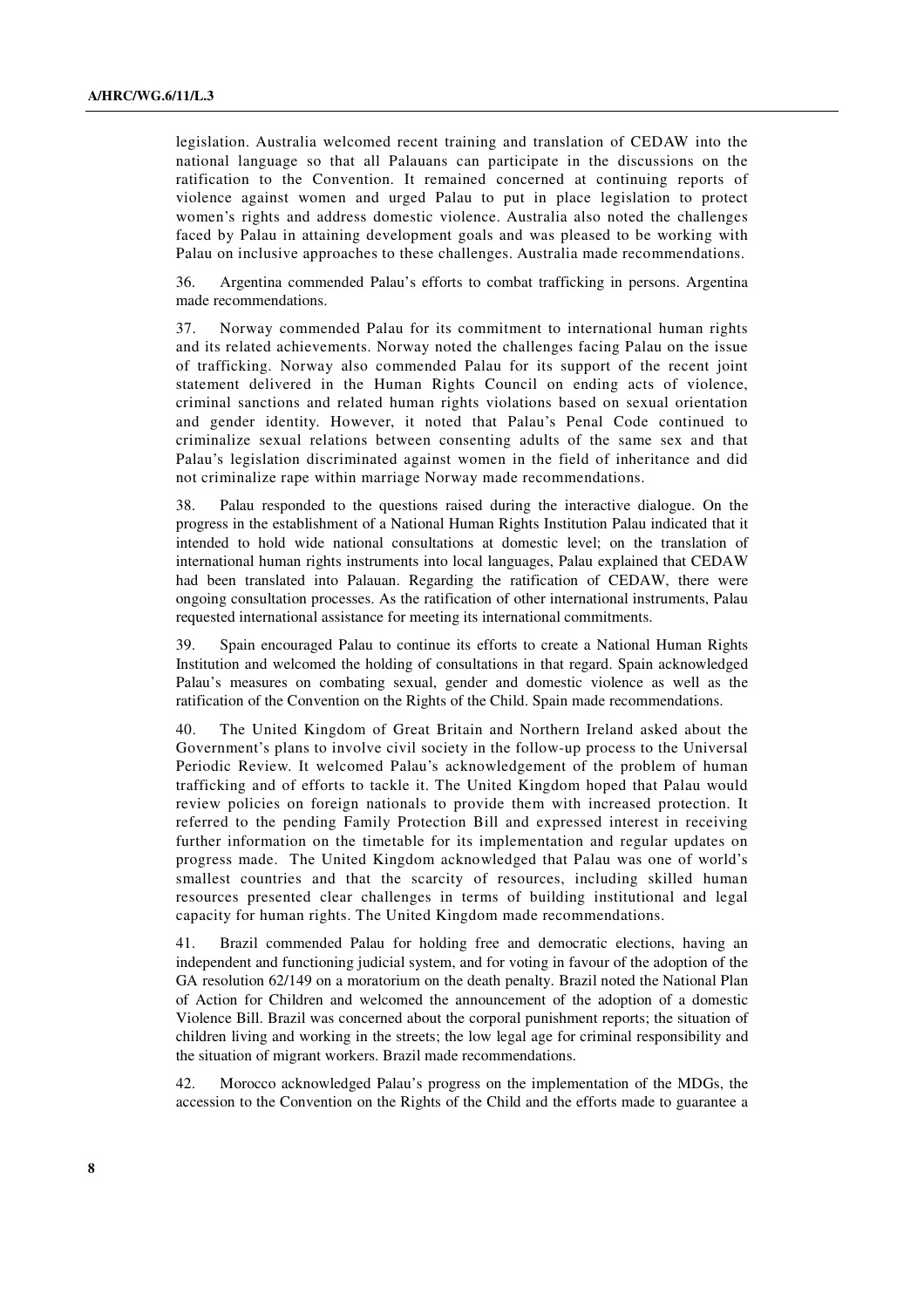free and mandatory education. Morocco requested more information about measures taken to promote human rights training and education. Morocco made recommendations.

43. Chile noted Palau's challenges and efforts with regard to the climate change. Chile urged the international community to attend Palau's request for technical assistance, especially for the ratification of international instruments, the establishment of a National Human Rights Institution, the fight against human trafficking, and the strengthening of its capacities to deal with climate change. Chile welcomed Palau's pledge to issue a standing invitation to special procedures. Chile encouraged Palau to implement the National Plan of Action for Children. Chile made recommendations.

44. Slovakia commended Palau for guaranteeing free and compulsory education. Slovakia was concerned about the low legal age for criminal responsibility, the increasing incidence of sexual abuse of children and the human trafficking for the purpose of sex trade. Slovakia made recommendations.

45. Maldives noted the enormous challenges faced by Palau in promoting and protecting human rights because of its size, geography and capacity constraints. Maldives noted Palau's pledge to ratify the remaining core human rights conventions, including CEDAW, which was pending approval in Parliament. It also noted Palau's consideration of the establishment of a National Human Rights Institution and that such a process can be lengthy and complicated. Maldives referred to Palau's efforts to forge a positive partnership with the international community to realize its human rights obligations. Maldives made recommendations.

46. South Africa expressed appreciation that the national report not only set out the achievements of Palau but also the challenges it faced. South Africa appealed to the international community to heed Palau's call for technical assistance and capacity building. While Palau's report recognized domestic violence as a challenge, South Africa noted that there was no specific statute for addressing domestic violence and requested further information on the steps being taken to address this serious challenge. South Africa made recommendations.

47. Malaysia observed Palau's keen awareness of the challenges it faced in protecting and promoting human rights in the country as well as its determination to address them. Given the prevailing circumstances and apart from the challenges faced in the field of civil and political rights, Malaysia understood that Palau faced equally, if not more, daunting challenges in the field of economic social and cultural rights, which include climate change, food security, environment degradation, disparity of social and economic well-being, alcohol and substance abuse and high mortality rates. Malaysia made recommendations.

48. Trinidad and Tobago recognised Palau's progress on the achievement of the MDG. Trinidad and Tobago noted that progress remained to be made on domestic violence and employment of women. Trinidad and Tobago shared Palau's concerns about climate change and its implications for food, water security and adequate housing and urged the international community to respond to Palau's call for assistance in addressing those issues. Trinidad and Tobago made recommendations.

49. China appreciated the progress made by Palau in the protection and promotion of human rights including in addressing human trafficking and improving the status of women. However, China expressed regret that Palau had not acceded to any core international human rights instruments except for the Convention on the Rights of the Child. China also noted with concern the considerable disparity in social and economic well-being, the limited opportunities for vulnerable groups and persons with disabilities, insufficient labour protection for local workers and discrimination against foreign workers. China made recommendations.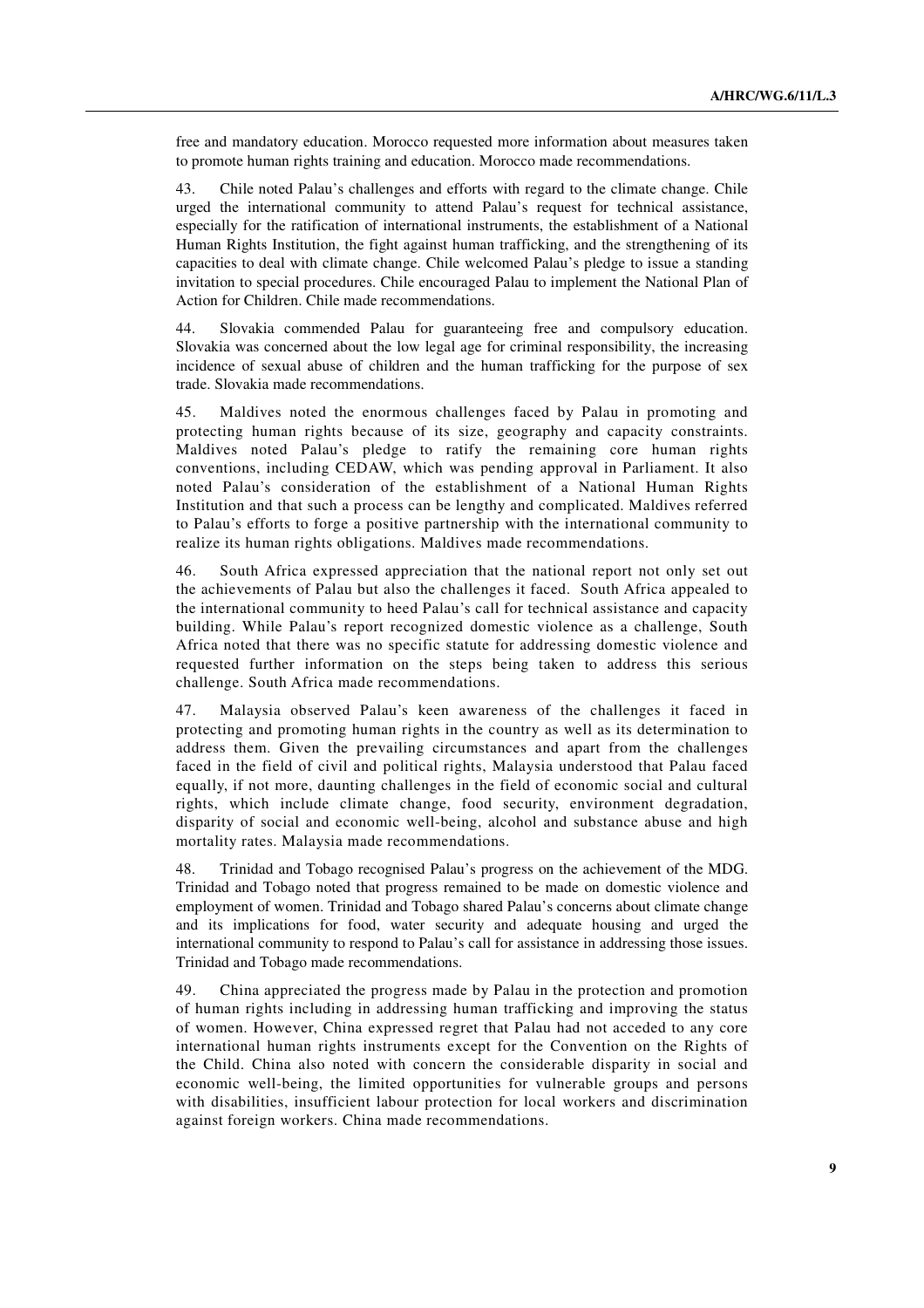50. Costa Rica noted Palau's call for technical assistance. Costa Rica congratulated Palau's efforts to create a National Human Rights Institution. Costa Rica acknowledged the challenges faced by Palau, specifically the effects of climate change in the situation of human rights, the trafficking in persons and the rights of the child. Costa Rica asked about the measures taken by Palau to face climate change and how this situation could impact on persons becoming refugees and internal displaced persons as a result of this phenomenon. Costa Rica made recommendations.

51. Turkey welcomed the transparent election process in Palau which was conducted in accordance with democratic principles. Turkey applauded Palau's independent and functioning judiciary and its guaranteeing of free and compulsory education to all its citizens. While expressing appreciation for Palau's accession to the CRC, Turkey believed that progress in protecting women's rights would be achieved after acceding to CEDAW. It expected Palau to implement its national plan of action for children. Turkey made a recommendation.

52. New Zealand noted that legal reform for addressing domestic violence had been discussed for nearly two decades. While commending Palau for the progress made in improving children's health nutrition access to education and for its commitment to reducing maternal mortality rate, New Zealand noted that improvements to legal protection were needed in other areas. New Zealand observed that foreign workers were not covered under the minimum wage law and referred to reports of mistreatment of foreign workers. It was encouraged by the recent adoption of a comprehensive policy on discrimination against persons with disabilities. It made recommendations.

53. The Philippines noted Palau's attention to combat human trafficking and acknowledged the progressive measures to promote human rights of women, children and persons with disabilities. It supported the need to increase the international assistance to Palau to address the damaging effects of climate change on human rights. The Philippines asked how Palau would like to see the Human Rights Council taking action on climate change and its impacts on human rights. Philippines made recommendations.

54. Palau thanked all delegations for the recommendations addressed to it. Palau indicated that it intended to engage in wide consultations with civil society on mapping up strategies for the dissemination and implementation of UPR recommendations. Palau intended to seek technical assistance from civil society and non-governmental organizations in implementing specific recommendations.

55. Regarding laws which discriminate against women, Palau clarified that these provisions are not in the Constitution but in Legislative Statutes and that there were initiatives towards amending these laws, like the Palau Protection Act of 2010 which criminalize rape irrespective of the marital status of the victim. Additionally, there is another draft bill which if approved would allow women to have inheritance rights on an equal basis.

56. Two proposed bills, the Domestic Violence Family Act and the Victims assistance Act addressed issues such as domestic violence and sexual abuse; they provide for shelters for victim of violence and child abuse. Palau explained that there were in place other governmental mechanisms to assist victims of violence and sexual abuse, like the Victims of Crimes assistance Office, within the Ministry of Health, which provides assistance and protection to children victims of physical or sexual abuse. Medical profession is also required to report any alleged child abuse. The Micronesian Legal Services Corporation provides legal assistance to low income families in cases of victims of physical or sexual abuse.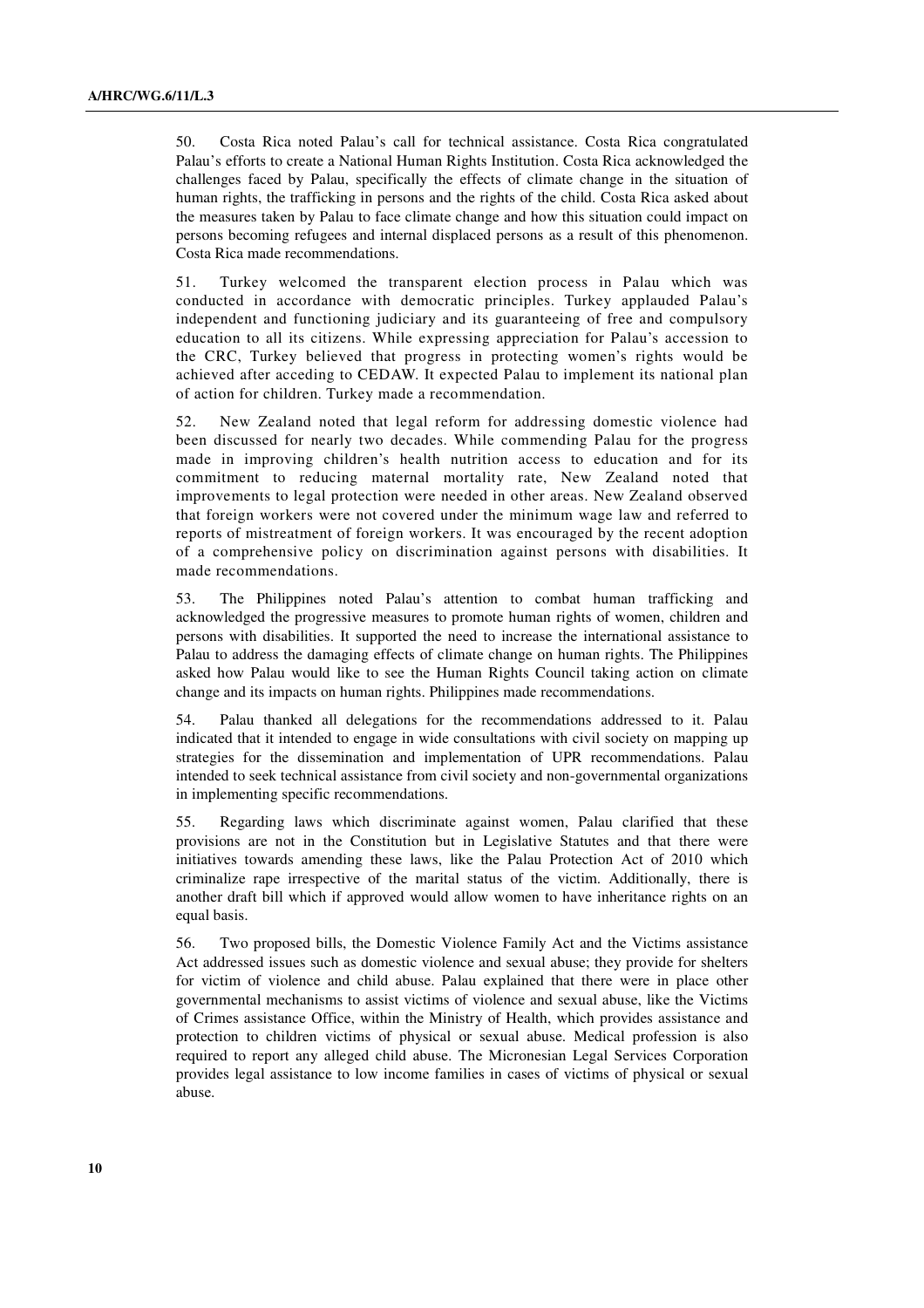57. Palau clarified that sex between consenting same-sex adults is not criminalized in its domestic laws.

58. Regarding climate change, Palau indicated that the Office of Environmental Response and Coordination was established by an executive decree in order to oversee environmental issues and is the focal point of three United Nations conventions in the matter.

59. Regarding human trafficking, Palau indicated that it has recently established the Human Trafficking Task Force Committee to oversee human trafficking issues and process complaints. Palau is the only Pacific Island State which has a progressive stand-alone legislation on human trafficking. There was also a proposed legislation to enhance assistance to victims of human trafficking.

#### **II. Conclusions and/or recommendations**

60. **The recommendations formulated during the interactive dialogue have been examined by Palau and enjoy its support:**

60.1. **Issue a standing invitation to all special procedures of the Human Rights Council (Hungary);**

60.2. **Extend a Standing Invitation to special procedure mandate-holders as a way of informing and supporting human rights reforms (Maldives);**

60.3. **Extend a standing invitation to the special procedure mechanisms of the United Nations (South Africa);**

60.4. **Consider identifying a priority list of issues and areas of requirements needed in the field of technical assistance and capacity building and to approach the relevant partners at the multilateral or bilateral levels (Malaysia);**

60.5. **Engage the civil society in the UPR follow-up process (Poland).**

61. **The following recommendations enjoy the support of Palau which considers that they are already implemented or in the process of implementation:**

61.1. **Increase its efforts aimed at the incorporation of the CRC provisions and principles into the domestic legal system (Poland);** 

61.2. **Ensure human rights are afforded full legal protection in the Republic of Palau (Australia);** 

61.3. **Immediately criminalize rape within marriage and give men and women equal rights of inheritance (Norway);** 

61.4. **Amend relevant domestic legislation so as to offer married women the same level of protection against coerced sex as to unmarried women and remove the law which discriminates against a wife's and female child's right to inherit property (United Kingdom);** 

61.5. **Take the necessary steps towards the establishment of a National Human Rights Institution in accordance with the Paris Principles (Canada);** 

61.6. **Set up the National Human Rights Institution (Republic of Moldova);** 

61.7. **Finalise, as soon as possible, the draft legislation for the establishment of a National Human Rights Institution in conformity with the Paris Principles (France);**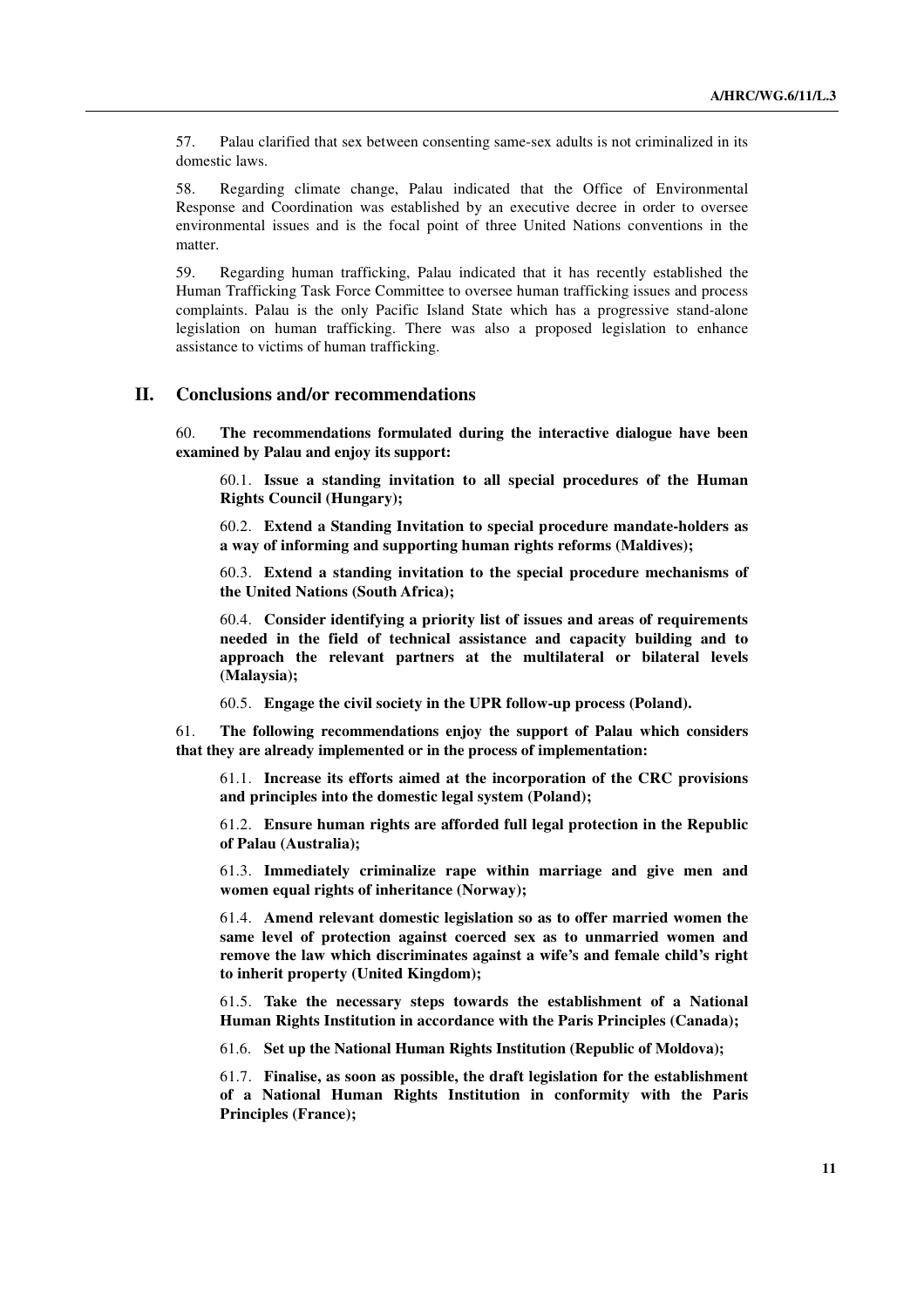61.8. **Consider establishing a National Human Rights Institution in accordance with the Paris Principles (Poland);** 

61.9. **Establish a National Human Rights Institution in accordance with the Paris Principles (Argentina);** 

61.10. **Continue consultations to set up a National Human Rights Institution and materialize this project as soon as possible (Morocco);** 

61.11. **Consider in future policies the establishment of a National Human Rights Institution, which could favour the gradual incorporation of international commitments with an adequate and permanent technical assistance (Chile);** 

61.12. **Complete the establishment of the National Human Rights Institution (Maldives);** 

61.13. **Establish an independent National Human Rights Institution in compliance with the Paris Principles (South Africa);** 

61.14. **Take measures to ensure the full implementation of the principles and provisions of the Convention on the Rights of the Child. Intensify the efforts to establish an Ombudsman for Children to deal with complaints of violations of the rights of the child, particularly those related to child exploitation and sexual violence (Spain);** 

61.15. **Pursue its efforts in facing the challenges identified in its national report, with special attention to combating human trafficking and discrimination and improving the situation of migrant workers as they represent an important section in the country (Algeria);** 

61.16. **Take all measures to implement the National Action Plan for Children (Republic of Moldova);** 

61.17. **Establish policies, programs and services to provide children with greater protection and care (Brazil);** 

61.18. **Maintain its policy to promote and protect vulnerable persons and continue with its efforts to develop a national policy for the benefit of persons with disabilities (Morocco);** 

61.19. **Accelerate efforts aimed at raising awareness and education among the general population on human rights, particularly on the rights of women, children and disabled persons (Malaysia);** 

61.20. **Meet its reporting obligations under the CRC (Maldives);** 

61.21. **Revise existing laws identified in its national report as being discriminatory against women (Canada);** 

61.22. **Promote and protect the rights of persons with disabilities by, among others, involving persons with disabilities in all phases of ratification of the CRPD and the Palau National Policy on Disability, and ensuring access to education as well as an inclusive education system at all levels for children with disabilities (Thailand);** 

61.23. **Adopt legislative and public policy measures aimed at eliminating discrimination against children in situation of vulnerability, including children of immigrant families (Argentina);**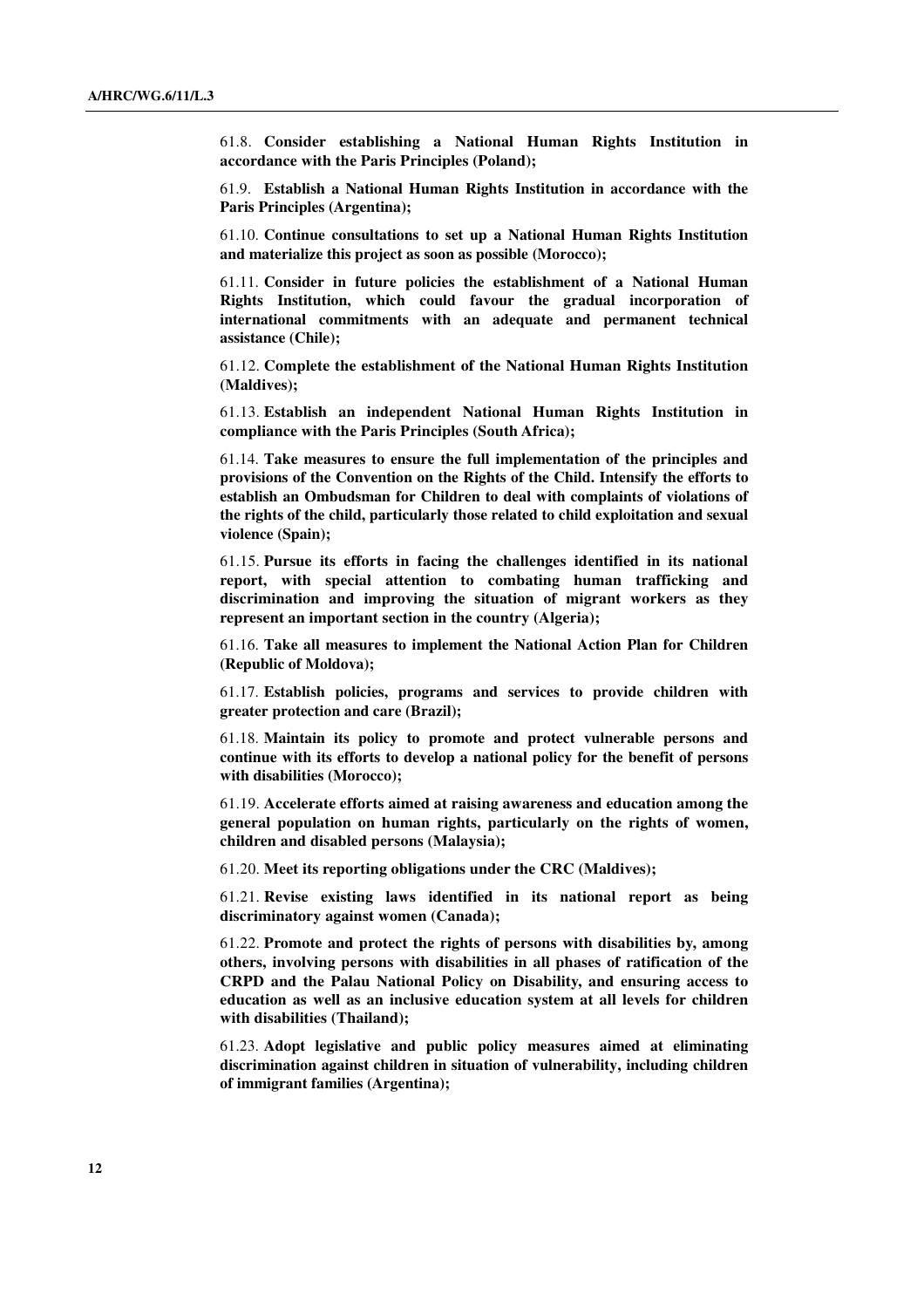61.24. **Consider adopting national legislative measures to ensure gender equality, as stipulated in its Constitution, and to combat and eliminate violence against women (Costa Rica);** 

61.25. **Enact laws to ensure that all women, regardless of their marital status, are provided with the same level of protection against rape and that women are not discriminated against in family inheritances (New Zealand);** 

61.26. **Speed up the adoption by the Congress of the bill on family protection and ensure that this project protect the victims of violence and punish perpetrators. Establish training mechanisms on violence against women for police officers, lawyers and judges (Mexico);** 

61.27. **Consider establishing shelters for victims of domestic violence and reinforce efforts to prevent and combat child abuses, including measures to assist in recovery and reintegration (Canada);** 

61.28. **Pass legislation to address domestic violence (United States of America);**

61.29. **Urgently adopt of the law on family protection, which is currently under discussion in the Congress, with a view to improve the protection and prevention against domestic violence, as well as the compensation and assistance to the victims (Spain);** 

61.30. **Raise public awareness and adopt legislation to combat domestic violence (Brazil);** 

61.31. **Consider the adoption of legislation which specifically governs domestic violence and consider the creation of structures for the shelter and protection of victims of violence (Morocco);** 

61.32. **Take concrete steps to strengthen the protection of victims of domestic violence, ensuring that complaints of domestic violence are properly registered and investigated by the police, and that perpetrators are prosecuted and convicted (Norway);** 

61.33. **Consider legislative measures to tackle the question of domestic violence (Chile);** 

61.34. **Implement policies to ensure the promotion of the rights of women and children, specifically in combating domestic violence (South Africa);** 

61.35. **Urgently enact legislation to protect women from domestic violence and establish facilities to provide temporary shelter and protection for victims (New Zealand);** 

61.36. **Continue making efforts to investigate, prosecute and punish offenders of human trafficking (United States of America);** 

61.37 **Take measures to protect victims of trafficking by providing shelters and facilitate the process in order for victims to witness against traffickers in court (Norway);** 

61.38. **Reinforce the efforts to prevent and combat trafficking in human beings for sexual exploitation with particular focus on children (Slovakia);** 

61.39. **Adopt legislation aimed at protecting children from economic and sexual exploitation (Thailand);**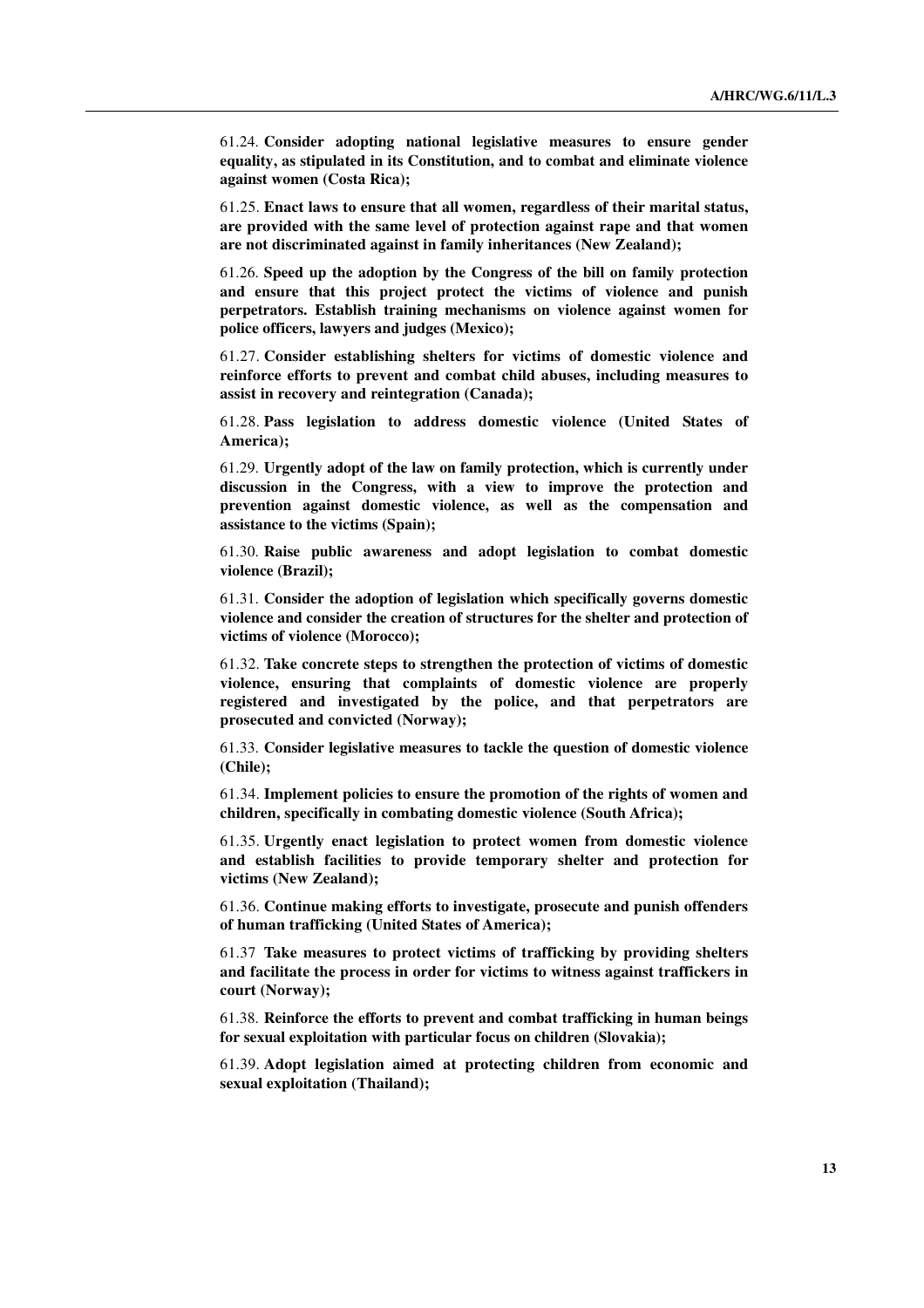61.40. **Adopt expeditiously necessary legislation and implement all relevant measures to prevent and combat sexual abuse of children, providing for the physical and psychological recovery and social reintegration of child victims (Slovakia);** 

61.41. **Conduct investigation of all alleged sexual abuse of children in a childfriendly judicial procedure, with due regard given to protecting the right to privacy of the child (Slovakia);** 

61.42. **Step up the implementation of measures to combat, prevent and punish acts of child abuse, child neglect and domestic violence (Malaysia);** 

61.43. **Prohibit and eliminate all forms of corporal punishment (Poland);** 

61.44. **Prohibit the use of corporal punishment in homes and in schools and conduct awareness campaigns to reduce the scope of this action (Norway);** 

61.45. **Adopt legislation to raise public awareness to prohibit and eliminate all forms of corporal punishment (Brazil);** 

61.46. **Establish mechanisms ensuring that street children are provided with clothing, housing, health and educational services (Poland);** 

61.47. **Take steps to increase the number of women in decision making positions (Norway);** 

61.48. **Continue efforts aimed at increasing the participation of women in the economic and political spheres as well as to consider ratification of the CEDAW (Malaysia);** 

61.49. **Pursue its efforts aiming to ensure food security and reaching the MDGs and formulate its specific international cooperation and technical assistance requests to this end (Algeria);** 

61.50. **Continue to implement the socio-economic development strategies and plans for the country (Cuba);** 

61.51. **Continue to implement programs and measures to move forward in the achievement of the MDGs between now and 2015 (Cuba);** 

61.52. **Intensify the efforts, including through increasing the seeking of technical cooperation, for establishing special educational programs for boys and girls with disabilities (Mexico);** 

61.53. **Adopt additional measures to prevent the mistreatment of foreign nationals, combat discrimination against them, follow through on pursuing and prosecuting crimes against them and enforce regulation more effectively to protect foreign workers, particularly with regard to conditions of work and respect for occupational and safety standards (Canada);** 

61.54. **Adopt a new Labour Code which provides more transparent regulations regarding the treatment of foreign workers and establishes a minimum wage (Hungary);** 

61.55. **Take concrete measures to protect the rights of foreign workers (China);** 

61.56. **Improve its enforcement of regulations to protect foreign workers and extend coverage of minimum wage requirements to include foreign workers (New Zealand);**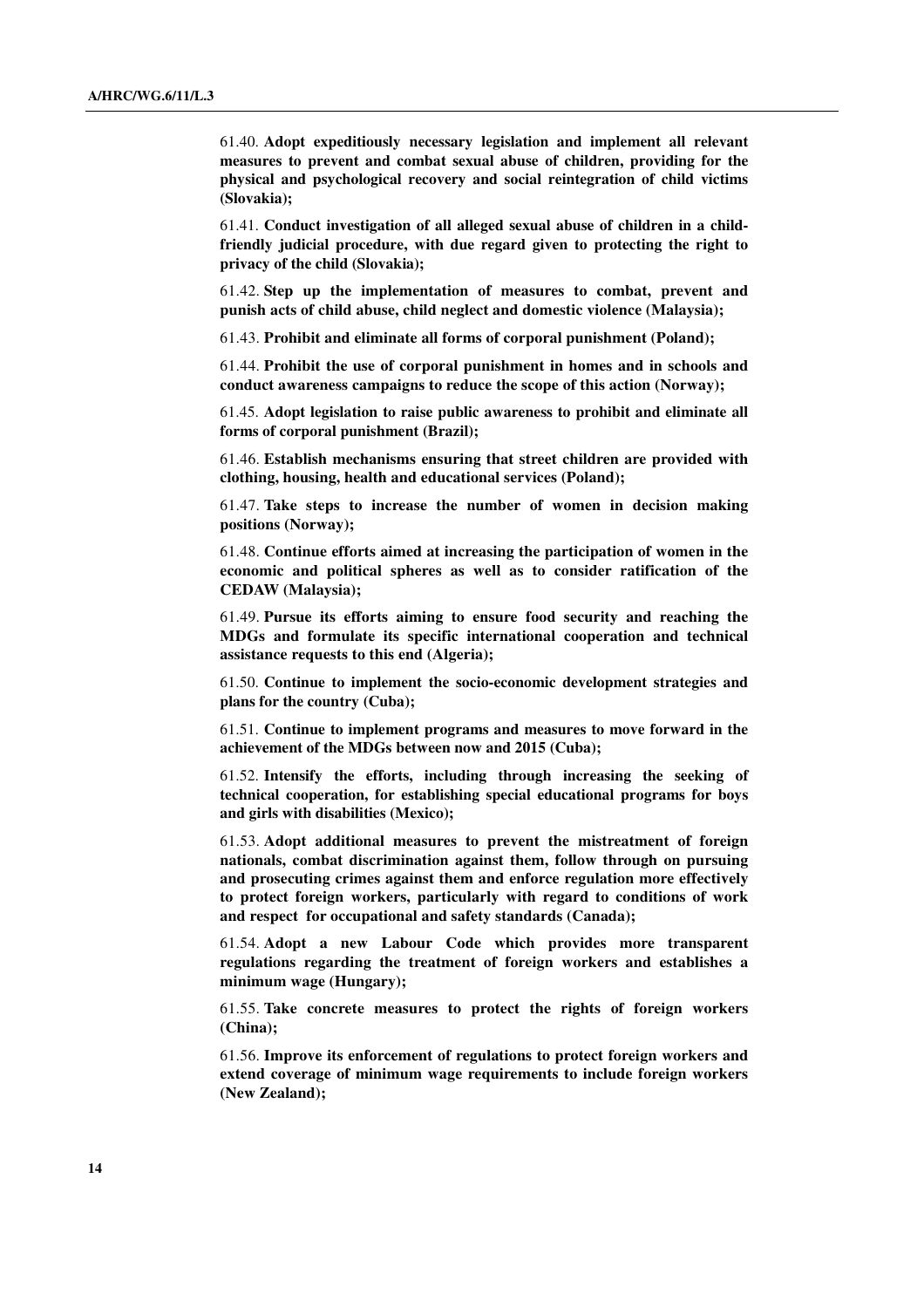61.57. **Draw a plan to manage and mitigate natural disasters together with the regional mechanisms and the United Nations, taking into account the possible large scale of internal and international displacement of population (Mexico);** 

61.58. **Strengthen its technical cooperation and with relevant agencies and stakeholders in order to prevent the adverse impact of climate change on its promotion and protection of human rights (Thailand);** 

61.59. **Continue its leading international efforts to tackle global warming, including by reminding developed countries and other major emitting States of their obligation to help and protect human rights in Palau by reducing greenhouse gas emissions to safe levels (Maldives).**

62. **The following recommendations will be examined by Palau which will provide responses in due time, but no later than the 18th session of the Human Rights Council in September 2011. The response of Palau to these recommendations will be included**  in the outcome report adopted by the Human Rights Council at its  $18<sup>th</sup>$  session in **September 2011:**

62.1. **Consider acceding to the remaining core international human rights instruments as well as step up the efforts aiming at establishing a National Human Rights Institution (Algeria);**

62.2. **Sign and ratify, as soon as possible, all fundamental international human rights instruments and their protocols (Brazil);** 

62.3. **Increase Palau's participation in the main international human rights instruments and accede to the international treaties to which is not yet party (Morocco);** 

62.4. **Consider the ratification of the core international human instruments and bringing national legislation in line with the provision of these instruments (South Africa);** 

62.5. **Ratify fundamental international human rights instruments in order to create a proper national framework of action to promote and protect human rights (Trinidad and Tobago);** 

62.6. **Consider acceding to the major international instruments including the International Covenant on Economic, Social and Cultural Rights (China);** 

62.7. **Supplement their international commitments by making it a priority to accede to the ICCPR and ICESCR (France);** 

62.8. **Ratify the ICCPR, the ICESCR and CEDAW (Norway);** 

62.9. **Consider ratifying the main human rights instruments particularly the ICCPR, the ICESCR and the CEDAW (United Kingdom);** 

62.10. **Consider ratifying the core international human rights treaties: ICESCR, ICCPR, ICERD, CEDAW and CAT (Poland);** 

62.11. **Consider acceding to the main human rights instruments to which it is not a party, in particular the Convention against Torture and Other Cruel, Inhuman or Degrading Treatment or Punishment and its Optional Protocol (Costa Rica);** 

62.12. **Ratify the remaining human rights conventions, particularly CEDAW (Maldives);**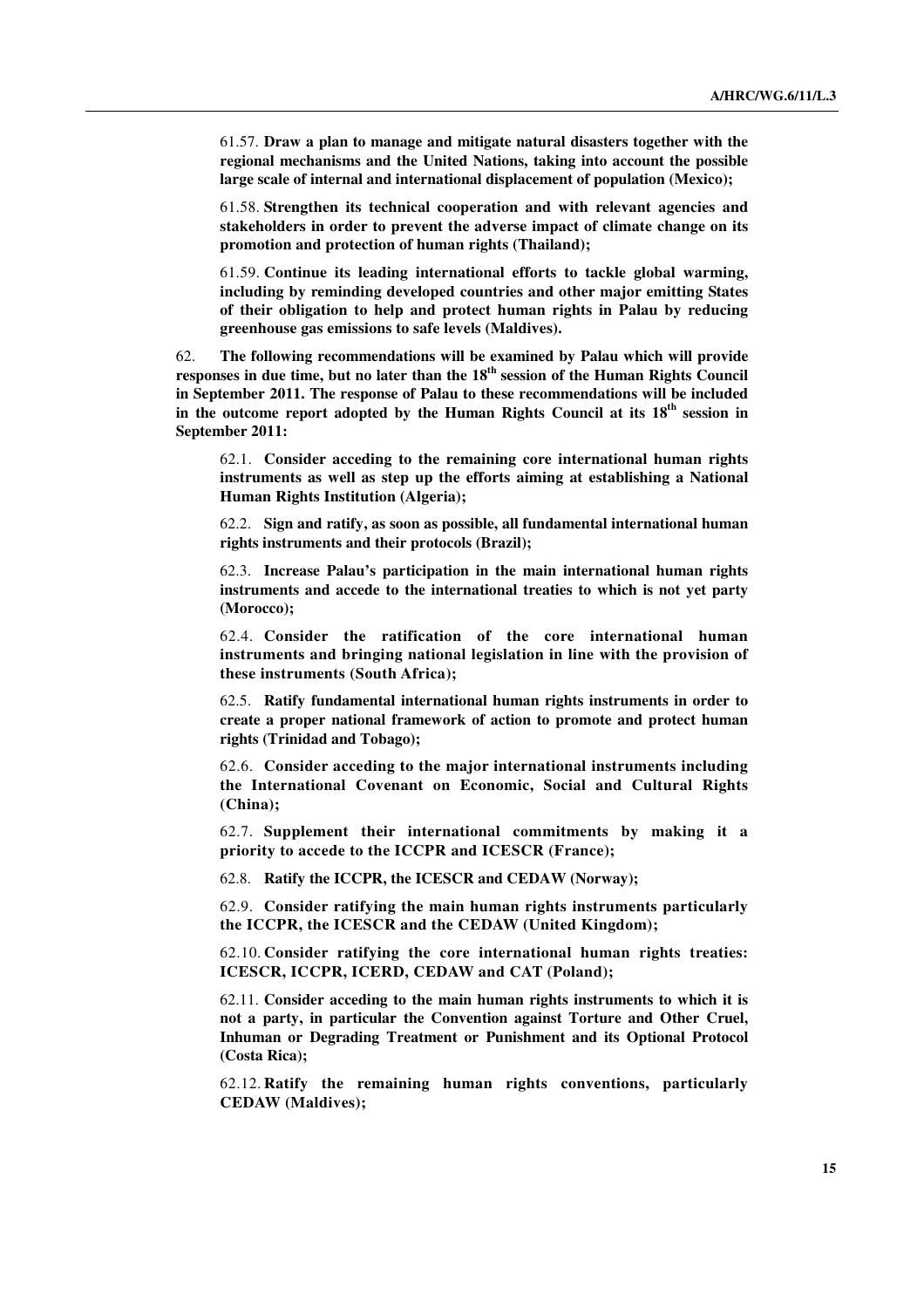62.13. **Accede to CEDAW (Turkey);** 

62.14. **Ratify the Convention on the Elimination of All Forms of Discrimination against Women (Canada);** 

62.15. **Ratify the Convention on the Elimination of All Forms of Discrimination against Women, which was given Senate's approval in 2008, and accede to other instruments (Republic of Moldova);** 

62.16. **Ratify CEDAW and revise relevant legislation in accordance with international standards to provide an efficient legislation for the best interest of women (Hungary);** 

62.17. **Finalize the process for the ratification of CEDAW and take all the necessary steps to implement the provisions of the Convention (France);** 

62.18. **Gradual consideration be given, with the assistance of the OHCHR, to the ratification of some human rights treaties, in particular the International Convention on the Elimination of All Forms of Discrimination against Women and the Optional Protocols on the Convention on the Rights of the Child within the framework of the National Plan of Action for Children referred in the national report (Chile);** 

62.19. **Continue working with national and state governments and women's groups to remove the reservations to the Convention on the Elimination of All Forms of Discrimination against Women (Australia);** 

62.20. **Continue to pursue the ratification of International Convention on the Elimination of All Forms of Discrimination against Women and the Convention on the Rights of Persons with Disabilities, including the UN Convention on Migrant Workers (Philippines);** 

62.21. **Ratify the Convention on the Rights of Persons with Disabilities and work to implement the Pacific Regional Strategy on Disability (Australia);** 

62.22. **Become a party to and implement the Convention on the Rights with Disabilities as a matter of priority and further include persons with disabilities throughout this process (New Zealand);**

62.23. **Consider the possibility of ratifying the main human rights international instruments, particularly the International Covenant on Civil and Political Rights and its Optional Protocols; the International Covenant on Economic, Social and Cultural Rights; the Convention against Torture and Other Cruel, Inhuman or Degrading Treatment or Punishment; the International Convention on the Elimination of All Forms of Racial Discrimination; the International Convention on the Elimination of All Forms of Discrimination against Women and its Optional Protocols; ant the International Convention for the Protection of All Persons from Enforced Disappearance (Argentina);** 

62.24. **Sign and ratify the two International Covenants; the Convention against Torture and Other Cruel, Inhuman or Degrading Treatment or Punishment; the Convention on the Rights of Persons with Disabilities and its Optional Protocols; the International Convention for the Protection of All Persons from Enforced Disappearance; and the International Convention on the Elimination of All Forms of Racial Discrimination. Ratify the two Optional Protocols on the Convention on the Rights of the Child. In particular, sign and ratify the International Convention on the Elimination of All Forms of Discrimination against Women and its Optional Protocol, whose ratification was approved by**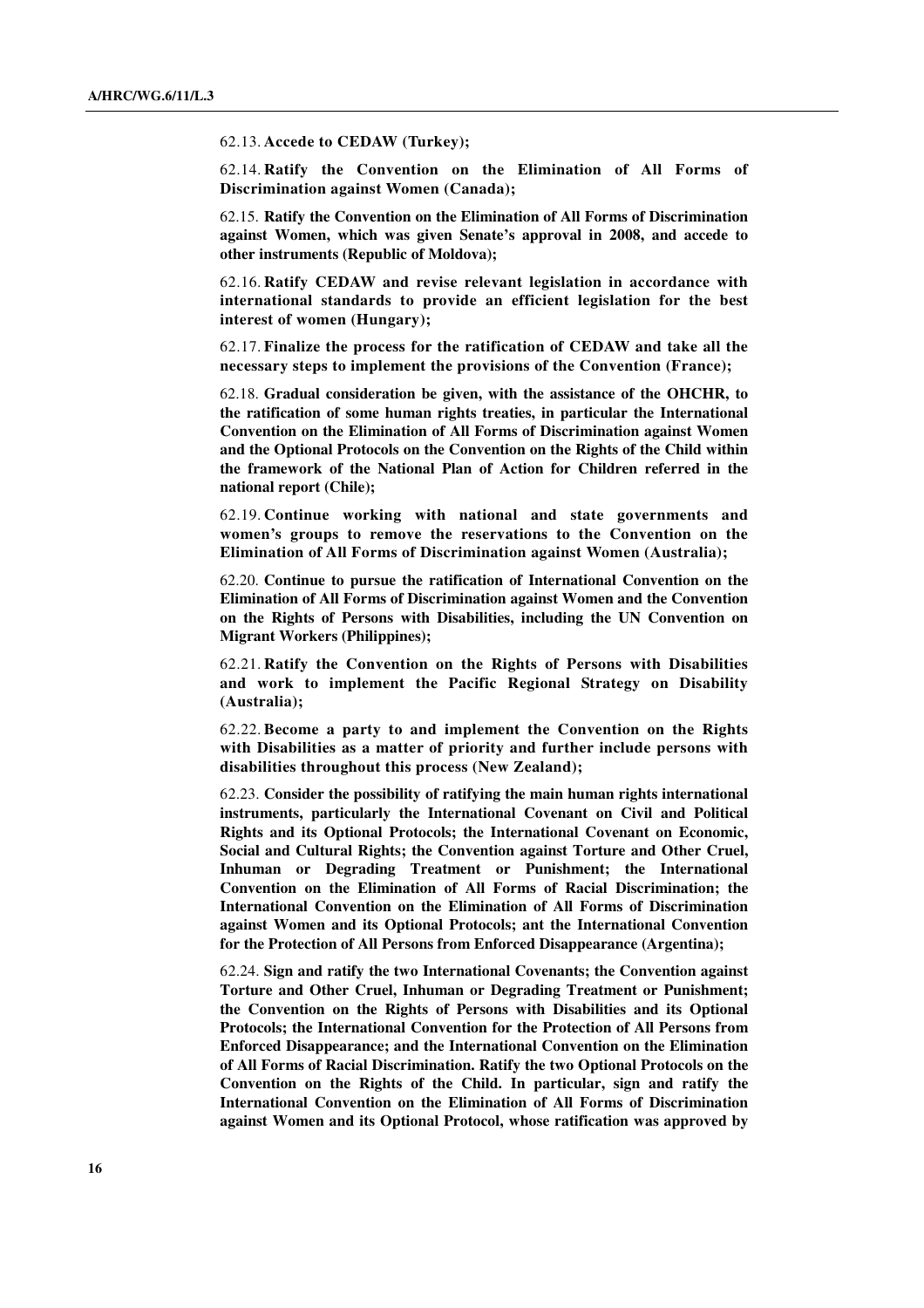**the Senate in early 2008 and is still awaiting for the approval of the House of Representatives (Spain);** 

62.25. **Accede to the 1951 Convention relating to the Status of Refugees and its 1967 Protocol; to the 1954 Convention relating to the Status of Stateless Persons and to the 1961 Convention on the Reduction of Statelessness (Republic of Moldova);** 

62.26. **Become a party to the 1951 Refugee Convention and 1967 Refugee Protocol (United States of America);** 

62.27. **Ratify the 1954 Convention relating to the Status of Stateless Persons and the 1961 Convention on the Reduction of Statelessness (Slovakia);** 

62.28. **Consider ratification of the UN Convention against Transnational Organized Crime and its Palermo Protocol (Philippines);** 

62.29. **Revise the status of children born of foreign parents in accordance with relevant international standards (Hungary);** 

62.30. **Review the legislation on minimum age for criminal responsibility (Brazil);** 

62.31. **Raise the minimum age of criminal responsibility in compliance with international standards (Slovakia);** 

62.32. **Circulate and implement the recently adopted rules on the treatment of women prisoners and non-custodial measures for women offenders, otherwise known as the Bangkok Rules, and seek necessary support from such relevant agencies as UNODC and the OHCHR (Thailand);** 

62.33. **Ratify the Protocol to Prevent, Suppress and Punish Trafficking in Persons, especially Women and children, a protocol to the Convention against Transnational Organized Crime (United States of America);** 

62.34. **Urgently implement legislation that specifically addresses child sexual exploitation through electronic images and take appropriate measures to ensure adequate legal protection of children, including boys, against commercial sexual exploitation (United Kingdom);** 

62.35. **Enact legislation that addresses exploitation of children via sexually explicit videos, movies, photos and electronic images (New Zealand);** 

62.36. **Enact legislation to prevent child labour and protect children from commercial sexual exploitation (Trinidad and Tobago);** 

62.37. **Seek the assistance of ILO to combat child labor (Brazil);** 

62.38. **Confirm its commitments to non-discrimination by de-criminalizing sexual relations between consenting adults of the same sex and by repealing the discriminatory provisions against LGBT persons (France);** 

62.39. **Bring its national legislation into conformity with its commitment to equality and non-discrimination, by repealing the provision of Palau's Penal Code which continues to criminalize sexual relations between consenting adults of the same sex (Norway);** 

62.40. **Repeal all provisions in domestic legislation criminalizing consensual sexual activity between same sex adults and combat discrimination against LGBT through political, legislative and administrative measures (Spain);**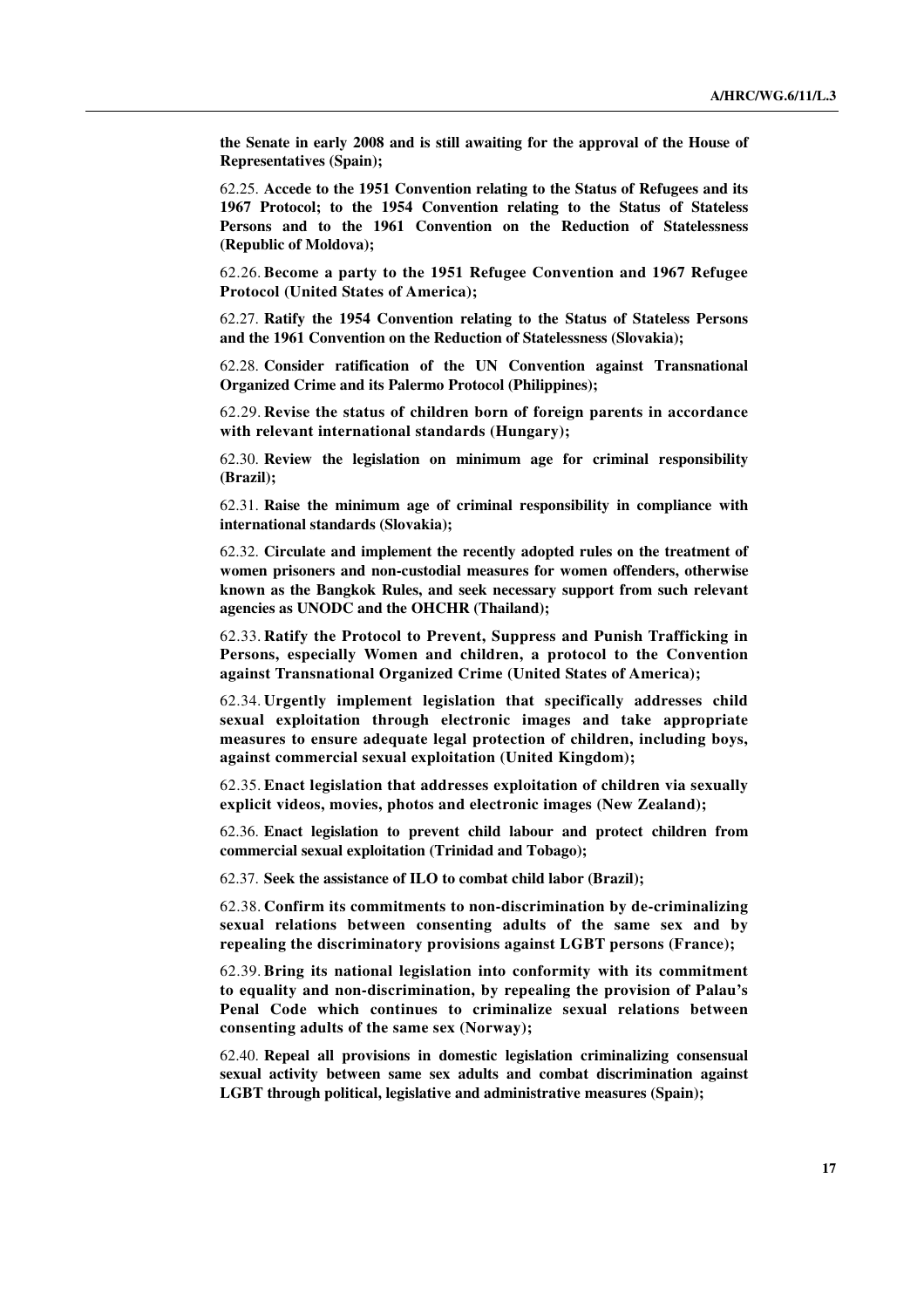62.41. **Equalize the legal minimum age of marriage for girls and boys (Norway);** 

62.42. **Establish a more formal system to provide protection for refugees and asylum seekers (United States of America).**

63. **All conclusions and recommendations contained in the present report reflect the position of the submitting States and the State under review. They should not be construed as endorsed by the Working Group as a whole.**

## **III. Voluntary pledges and commitments**

64. Palau pledged to extend an open standing invitation to Special Procedures mandate holders.